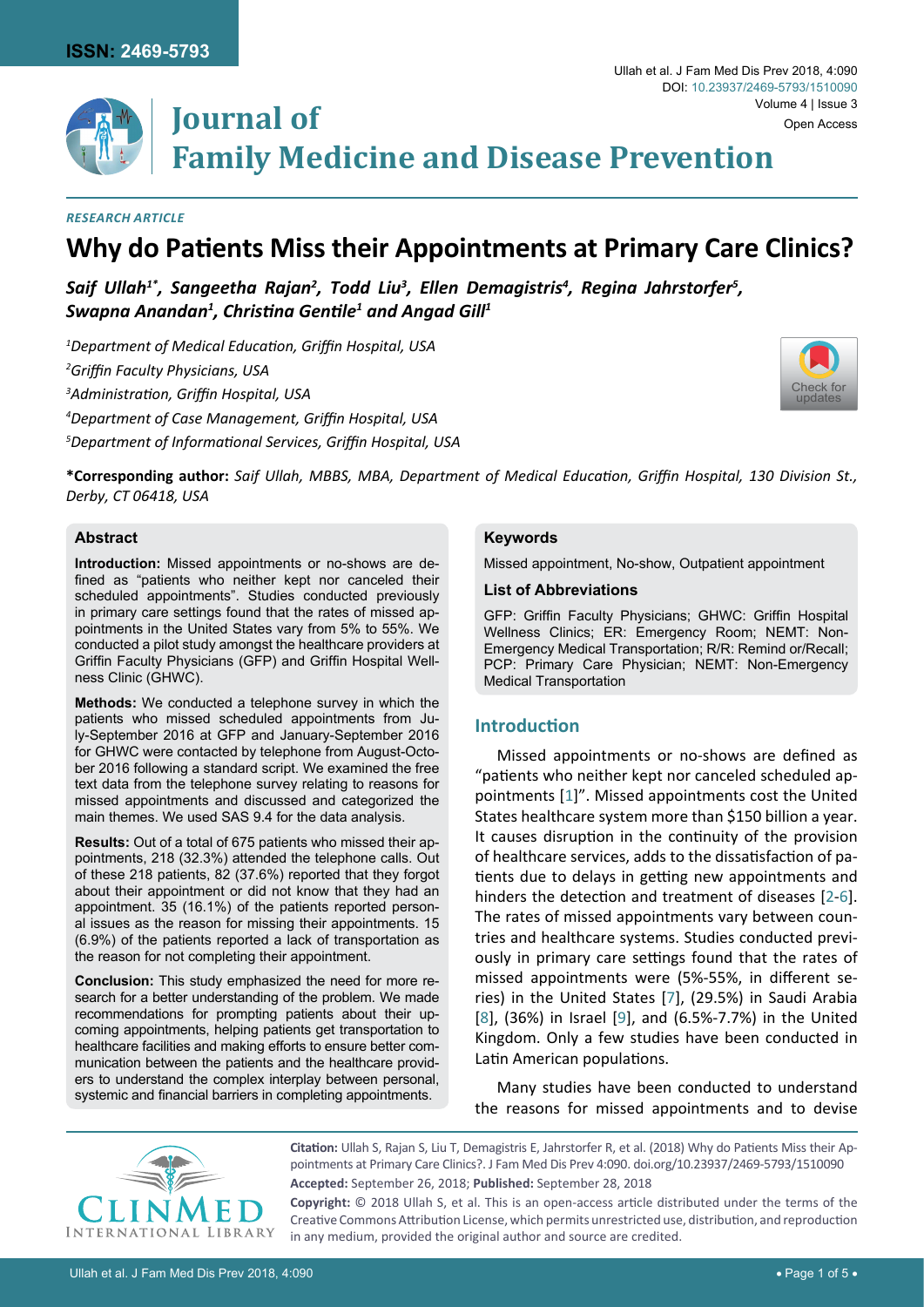interventions to counter it. Keeping in mind the magnitude of the problem and its persistence over time, a dire need is felt for more work on the same subject. One study suggested that missed appointment is likely to be influenced by three kinds of barriers i.e. personal, structural/organizational, and financial [[10\]](#page-4-6).

Personal barriers may include attitudes towards healthcare, education and various demographic characteristics. Barron WM, et al. found that patient most likely to fail to keep a given appointment is one who is young, comes from a low socioeconomic group, has a large and unstable family, and has a previous history of no-shows [[11](#page-4-7)]. Anderson, et al. showed that living in a deprived area was associated with a threefold increase in the likelihood of missing an appointment, and the extent of this association was the same across four different clinical settings [[12](#page-4-8)]. A 'Deprived Area' is a frequently used concept but has no singular definition. Anderson, et al. claim that area deprivation "may summarize an area's potential for health risk from ecological concentration of poverty, unemployment, economic disinvestment, and social disorganization [[13](#page-4-9),[14](#page-4-10)]".

Structural or organizational problems such as lack of transportation to healthcare facilities, difficulties in appointment systems, working hours of clinics, lack of awareness of available resources for transport and the interaction of healthcare staff with patients are likely to affect missed appointments [[10](#page-4-6)]. Pesata, Pallija, and Webb [\[15](#page-4-11)] found transportation problems, wait times, and not knowing the reason for the appointment as reasons for missed appointments [[15](#page-4-11)].

A small-scale study on a series of forty patients in a general practice was conducted to look at patients' patterns of attendance over the previous five years, together with their reasons for missing scheduled appointments. The main reasons patients gave for missed appointments were: feeling too ill to attend (eight patients), resolution of symptoms (six) or forgotten/confused appointment time (seven) [\[16\]](#page-4-12). One interesting reason for missed appointments was the higher consultation rate. Patients with a large number of consultations were noted to have had more than average noshow rates and were also more likely to miss appointments in the future [\[16](#page-4-12),[17](#page-4-13)].

The previous studies discussed several effective methods to reduce the appointment-breaking behavior. Mailed appointment reminders were seen to be both effective and cost-efficient. Many studies suggested that sending a simple letter to such patients reduced the no-show rates [\[16](#page-4-12)].Improved communications between patient and physician combined with personal interest and attention can also produce a positive effect on the appointment-keeping behavior of a patient. Finally, predictive overbooking based on individual patient characteristics and use of the modified wave scheduling technique can increase appointment adherence [[7](#page-4-3),[11\]](#page-4-7).

Due to the significant disparities in previous studies, we conducted a pilot study to get baseline no-show rates among our patients. In fifteen GFP offices, the rate of missed appointments in July 2016 was found to be 36% of the total scheduled appointments (1480/4088), which meant that almost 100 appointments were missed in one month for each physician. In comparison to previous studies where the maximum rate of missed appointments was 30%, our one-month data showed a rate of missed appointments 6% higher than in the previous study. In GHWC, the rate of missed appointments from January 2016 through June 2016 was found to be 33% of the total scheduled appointments (57/175), which meant that almost ten appointments per month were missed. The estimated time lost per physician was approximately 25 hours per month. These results suggest that a larger scale study should be done to analyze the reasons for these high rates of patient no-shows and to consider what interventions could be implemented to reduce these.

The above-mentioned results inspired this study to analyze the reasons for the high rates of missed appointments in our GFP and GHWC and to devise interventions to counter them.

## **Methods**

#### **Setting and participants**

Griffin Faculty Physicians (GFP) is a multi-specialty medical group affiliated with Griffin Hospital. They serve the residents of the Lower Naugatuck Valley, which consists of the municipalities of Seymour, Derby, Ansonia, Shelton, and Naugatuck. The seven-primary care GFP offices conduct over 36,000 patient encounters per year, with encounters including primary care visits, follow-up visits, and medication administration visits. Eighty-five percent (85%) GFP patients are Caucasian, 3.6% are African-American, 3.5% are Hispanic, and 2% are Asian. About 2% of these patients are self-paid, 51% have Medicare or Medicaid, and the rest have private insurance. The Griffin Hospital Wellness Clinic (GHWC) is a high-tech lifestyle change program that provides tools and support to help prevent and treat many chronic diseases. Ninety-one percent (91%) of GHWC patients are Caucasian, 7% are Hispanic, and 2% are African-American.

Griffin Hospital Institutional Review Board has reviewed and granted approval for the study. All the patients 18 years of age and older who either canceled or completed their scheduled appointments from July-September 2016 at all of the GFP primary care offices and from January-September 2016 at the GHWC were contacted by telephone from August-October 2016. We excluded all the patients less than 18 years of age and the patients who were not able to communicate in English. In light of the previous studies on the same subject, we used a standard script to communicate with all the patients. Subjects were not compensated for taking part in this study.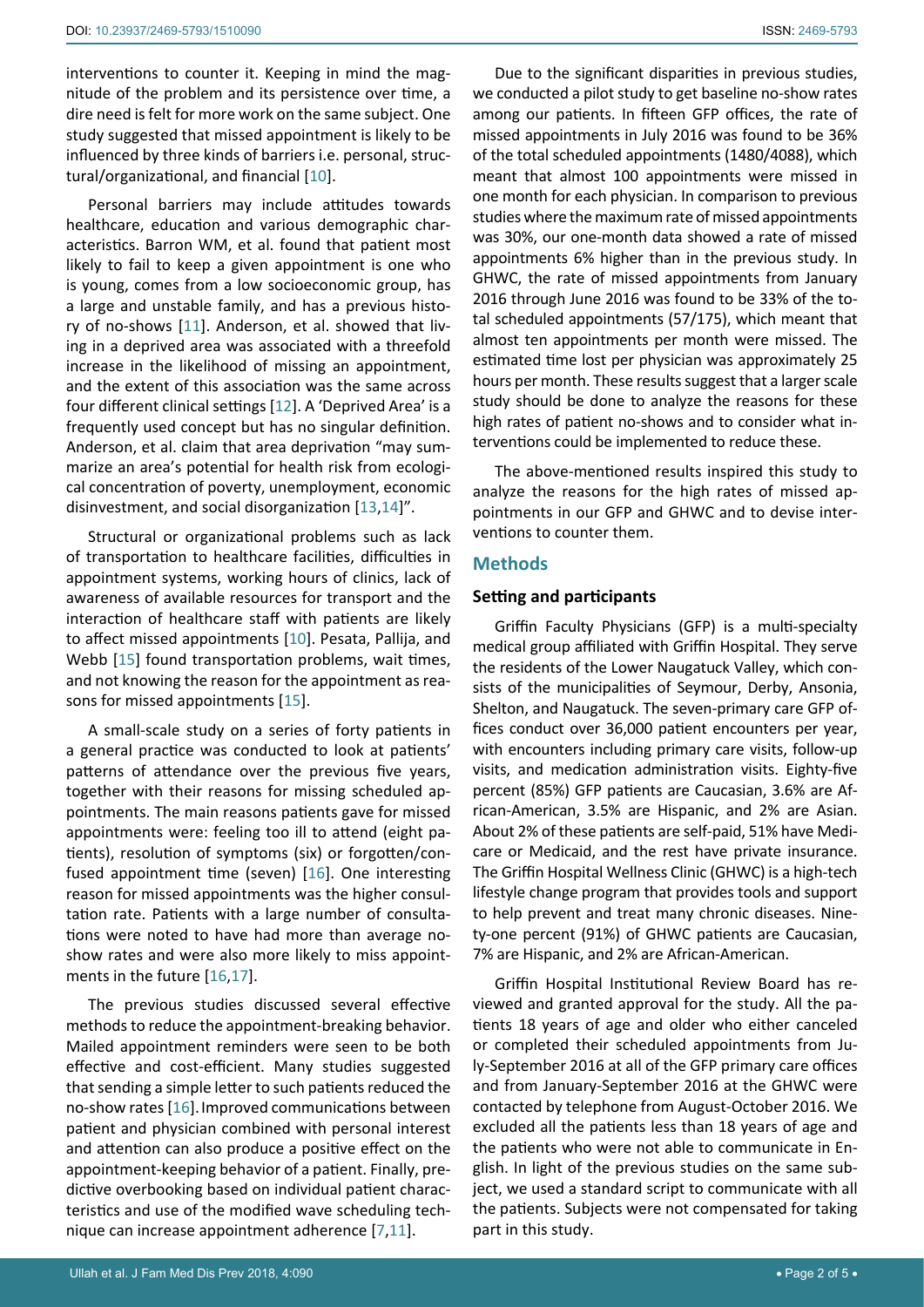## **Data extraction and phone calls**

To identify patients for this telephone survey we extracted data from the electronic medical records of Griffin Faculty Physicians. We collected patient characteristics such as name, age, gender, ethnicity, insurance coverage, primary care provider, date of the last visit, telephone numbers, language, and zip codes. We used a standard script to communicate with all the patients. Subjects were not compensated for taking part in this study. Before the contacting the patients over telephone, we created a potential list of reasons and grouped into the following categories:

- Did not have transportation
- Forgot about the appointment/Not sure if they had an appointment
- Unable to pay copay/deductible, did not have insurance, couldn't afford to pay, etc.
- Thought the appointment was not essential or uninterested in care
- Not satisfied with the PCP or had negative emotions about the PCP or practice
- Used another source of care or returned to the ER
- Was not feeling well or too sick to come to the scheduled appointment

| Age (mean, SD)        |      |       |
|-----------------------|------|-------|
| Years                 | 47.9 | 18.5  |
| Gender (n, %)         |      |       |
| Male                  | 300  | 44.4% |
| Female                | 375  | 55.6% |
| Ethnicity (n, %)      |      |       |
| Caucasian             | 474  | 70.2% |
| African American      | 41   | 6.1%  |
| Asian                 | 6    | 0.9%  |
| <b>Others</b>         | 21   | 3.1%  |
| Declined/Not Known    | 133  | 19.7% |
| Insurance $(n, %)$    |      |       |
| Medicare and Medicaid | 435  | 64.4% |
| Commercial            | 160  | 23.7% |
| Self-Pav              | 80   | 11.9% |

<span id="page-2-0"></span>**Table 1:** Baseline Characteristics of the Study Population.

- A personal/unrelated issue, family function, works related issue, etc.
- Other

A total of 675 patients were found to have missed their appointments for GFP and GHWC. We obtained the baseline characteristics of the study population (See [Table 1\)](#page-2-0). We contacted a total of 675 patients via telephone and recorded their responses as free text into a spreadsheet. We examined and discussed the free text data from the telephone survey relating to the reasons for missed appointments. We grouped those reasons into the final categories as listed above.

# **Data analysis**

We collected the call data of all the patients who answered the telephone survey. We determined and represented the percentage of reasons falling under each category in tabular and graphical forms. We used SAS 9.4 statistical software for the data analysis.

## **Results**

218/675 (32.3%) of patients who missed their appointments attended the telephone calls. [\(Table 2](#page-2-1) and [Figure 1](#page-3-0)) show the reasons provided by the patients. Out of these 218 patients, 82 (37.6%) patients reported that they forgot about their appointment or did not know that they had an appointment. 35 (16.1%) of the subjects reported personal or work-related issues as the reason for missing their appointments. 15 (6.9%) of the patients reported a lack of transportation as the reason for not completing their appointment. 12 (5.5%) patients reported too sick to attend the appointment. Another 11 (5.0%) patients had problems with their health insurance. 9 (4.1%) of the subjects were not satisfied or had negative emotions regarding the PCP or the Practice. 8 (3.7%) patients used another source of care or returned to the ER or the hospital. 6 (2.8%) of the 218 patients thought that the appointment was not essential.

# **Discussion**

We found that forgetting about the appointment or patients not being sure that they had an appointment was the most common reason for missing an appoint-

| <b>Reasons for Missed Appointment</b>                     | <b>Number of Patients</b> | <b>Percentage of Patients</b> |
|-----------------------------------------------------------|---------------------------|-------------------------------|
| Forgot/Did not know/No reminder call                      | 82                        | 37.6%                         |
| Personal/Work/Unrelated issue                             | 35                        | 16.1%                         |
| Problem with transportation                               | 15                        | $6.9\%$                       |
| Too sick to come                                          | 12                        | 5.5%                          |
| Problems with Insurance                                   | 11                        | 5.0%                          |
| Not satisfied/negative emotions regarding PCP or Practice | 9                         | 4.1%                          |
| Patient expired                                           | 9                         | 4.1%                          |
| Used another source of care/ER/Hospital                   | 8                         | 3.7%                          |
| Thought the appointment was not essential                 | 6                         | 2.8%                          |
| Other reasons                                             | 31                        | 14.2%                         |
| Total                                                     | 218                       | 100%                          |

<span id="page-2-1"></span>**Table 2:** Reasons for Missed Appointment.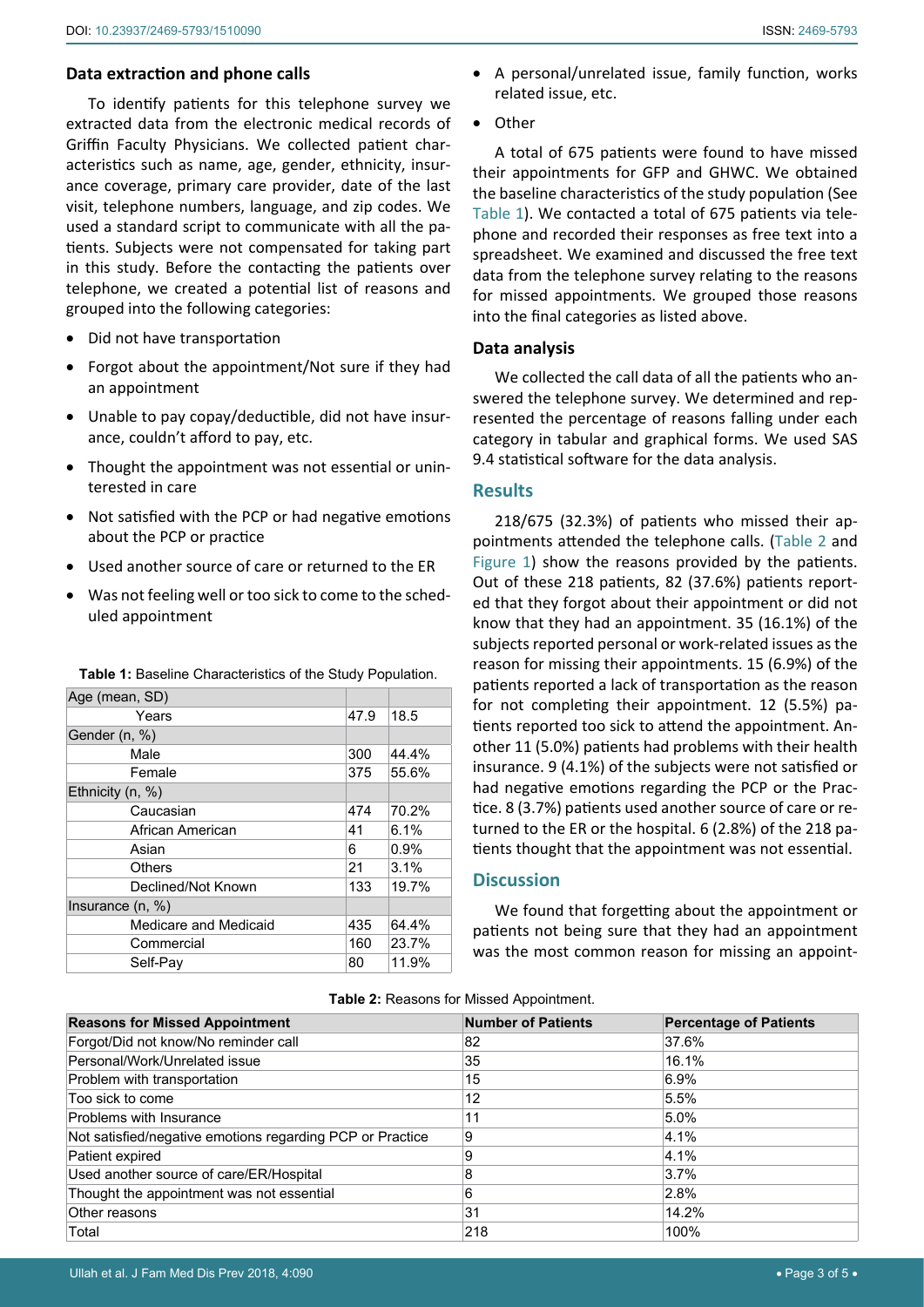<span id="page-3-0"></span>

ment. Forgetting an appointment can be the outcome of many factors such as understanding the importance of the appointment, how the appointment reminder system works, and social and psychological conditions of the patients. Although it can be difficult for busy and short-staffed practices to manage reminding patients about their scheduled appointments, very simple and effective steps can be taken to achieve this goal. Reminding patients about their upcoming appointments by adopting Reminder and/or Recall (R/R) systems has been found effective in helping patients complete their appointments [[18](#page-4-15)]. In a previous study set in an urban primary care clinic, calling patients and sending short messages and postal reminders were found to be efficient and cost-effective [[19](#page-4-16)].

The second most common reason reported for missing an appointment was personal or work-related issues. It is difficult to quantify complex factors like personal issues, but better communication between the patient and healthcare providers is the key to understanding personal issues and coming up with solutions for such problems and thus enabling patients to complete their appointments.

6.9% (15/218) of patients in our study reported the lack of transportation as the reason for missing their scheduled appointments. In a previous study, it was found that patients from low socioeconomic background faced more transport barriers to health care access and

10-51% of patients reported that transportation was a barrier to health care access [[20](#page-4-14)]. In the state of Connecticut, the department of social services Medicaid program provides Non-Emergency Medical Transportation (NEMT) for eligible patients. Rides on NEMT can be requested 2-5 business days before it is needed to allow for delivery of tickets/passes/tokens, hence making it easier for the patients to complete their scheduled appointments. There is a need to spread awareness in patients about information on how to avail these services.

The main strength of this study is the selection of an understudied problem. The results of this study were in line with previous studies conducted in similar patient population hence increasing the validity of this study [[18](#page-4-15)-[20](#page-4-14)]. Patients who miss appointments tend to report forgetfulness, personal issues, and lack of transport as the main reasons for missing their appointments. This study emphasizes the need for more work to engage patients who miss their appointments and to make efforts to understand the complex interplay of the personal, systemic and financial barriers. Patients should be prompted via text messages, phone calls and mailed appointments to remind them of their upcoming appointments. Efforts should be made to encourage better communication between healthcare providers and the patients. The appointment system should be made more flexible and easily understandable for the patients. Information about available sources of transpor